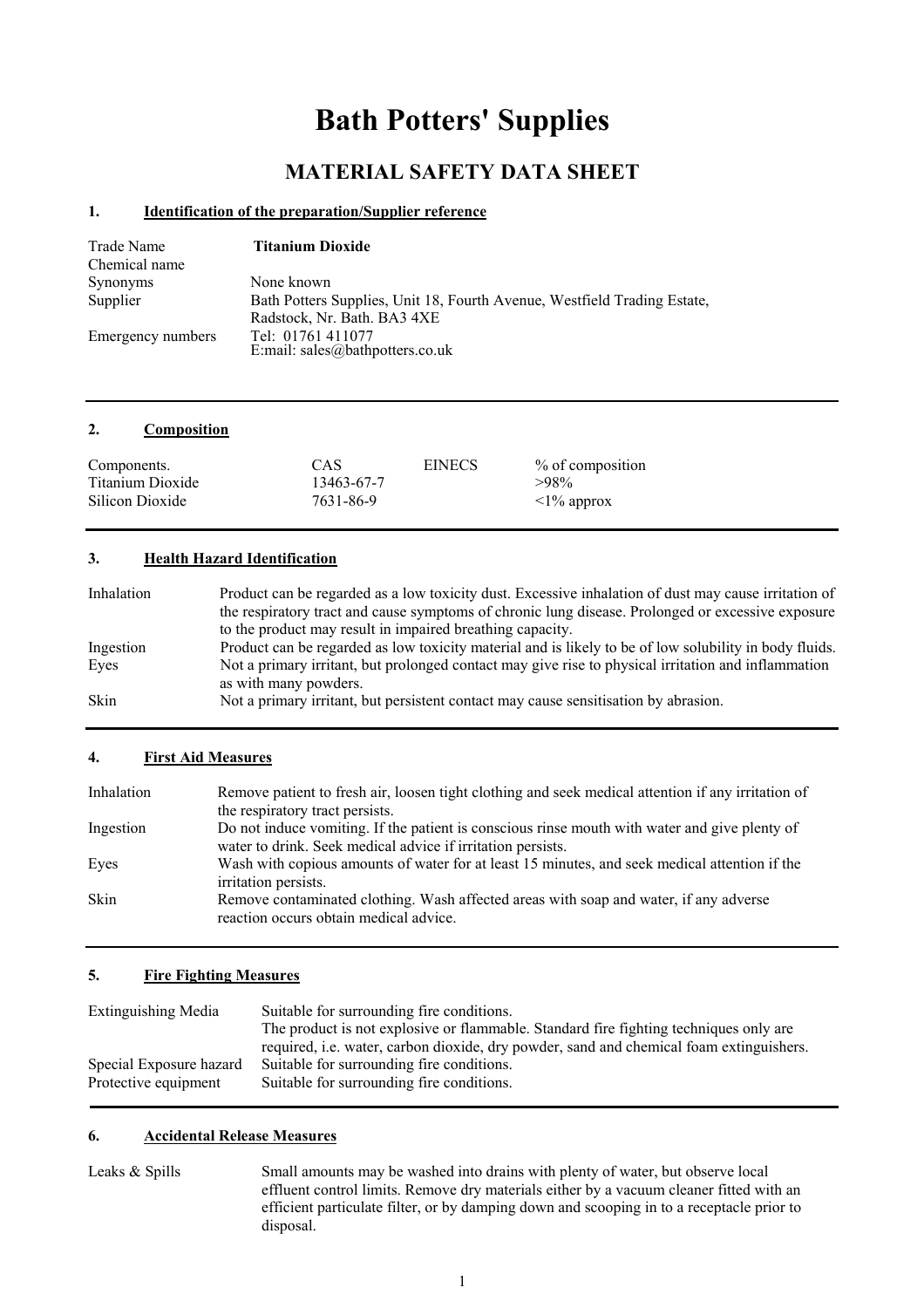| Protective equipment | Local exhaust ventilation is recommended to comply with occupational exposure limits<br>(refer to Guidance Note EH40 - latest edition), personal respiratory protection should be<br>used if local exhaust is not available.<br>Handling & Starage                                                      |
|----------------------|---------------------------------------------------------------------------------------------------------------------------------------------------------------------------------------------------------------------------------------------------------------------------------------------------------|
|                      |                                                                                                                                                                                                                                                                                                         |
| Handling             | Do not eat, drink, or smoke in areas where the material is used. Wash thoroughly after handling the<br>material. Local exhaust ventilation is recommended to comply with occupational exposure limits<br>(refer to Guidance Note EH40 - latest edition), to avoid spreading and inhalation dust in use. |
| Storage              | Store in normal dry conditions.                                                                                                                                                                                                                                                                         |
|                      |                                                                                                                                                                                                                                                                                                         |

# **8. Exposure Control/Personal protective Equipment**

| Engineering controls | Adequate ventilation should be provided so that Occupational Exposure Limits are not<br>exceeded. Local Exhaust Ventilation is normally recommended and preferable to<br>personal protection (refer to Guidance Note EH40 - latest edition). |
|----------------------|----------------------------------------------------------------------------------------------------------------------------------------------------------------------------------------------------------------------------------------------|
| Personal protective  | Where local exhaust is unavailable, H.S.E. - approved personal respiratory protection                                                                                                                                                        |
| equipment            | should be used. Gloves and overalls should be used along with safety goggles if contact                                                                                                                                                      |
|                      | with eyes is otherwise possible.                                                                                                                                                                                                             |

#### **9. Physical & Chemical properties**

| Appearance & Odour          | Finely divided white odourless powder. |
|-----------------------------|----------------------------------------|
| Flash point $(^{\circ}C)$   | Not applicable                         |
| Flammability                | Not applicable                         |
| <b>Explosive properties</b> | Non-explosive                          |
| Oxidising properties        | Non-oxidising                          |
| Specific gravity            | $3.8 - 3.9$                            |
| pH value                    | Not known                              |
| Melting point $(^{\circ}C)$ | Approximately 1800°C                   |
|                             |                                        |

#### **10. Stability & Reactivity**

| Chemical stability                | The material is stable under normal conditions. |
|-----------------------------------|-------------------------------------------------|
| Conditions/materials to avoid     | None known.                                     |
| Hazardous decomposition products  | None known.                                     |
| Hazardous polymerisation products | None.                                           |

# **11. Toxicology Information**

| Acute toxicology | $LD_{50}$ Oral(mouse) >10,000mg/kg                                                                                                                                                                        |  |  |
|------------------|-----------------------------------------------------------------------------------------------------------------------------------------------------------------------------------------------------------|--|--|
|                  | $LD_{50}$ Dermal<br>Not known                                                                                                                                                                             |  |  |
|                  | $LD_{50}$ Inhalation Not known                                                                                                                                                                            |  |  |
| Health effects   | The product is considered to be of low oral toxicity by the ingestion route, however<br>prolonged or repeated exposure to dusts above Occupational Exposure Standards may<br>cause fibrosis of the lungs. |  |  |

# **12. Ecological information**

| Ecotoxicity | Not soluble in water and no adverse effects to the environment are expected. |
|-------------|------------------------------------------------------------------------------|
| Persistence | The product is chemically stable and will persist in the environment.        |

# **13. Disposal**

Dispose in accordance with current waste Disposal regulations (for UK - Control of Pollution (Special Waste) Regulations 1996). Landfill is the most appropriate method. Minor amounts may be washed to trade effluent drains provided effluent conditions are complied with.